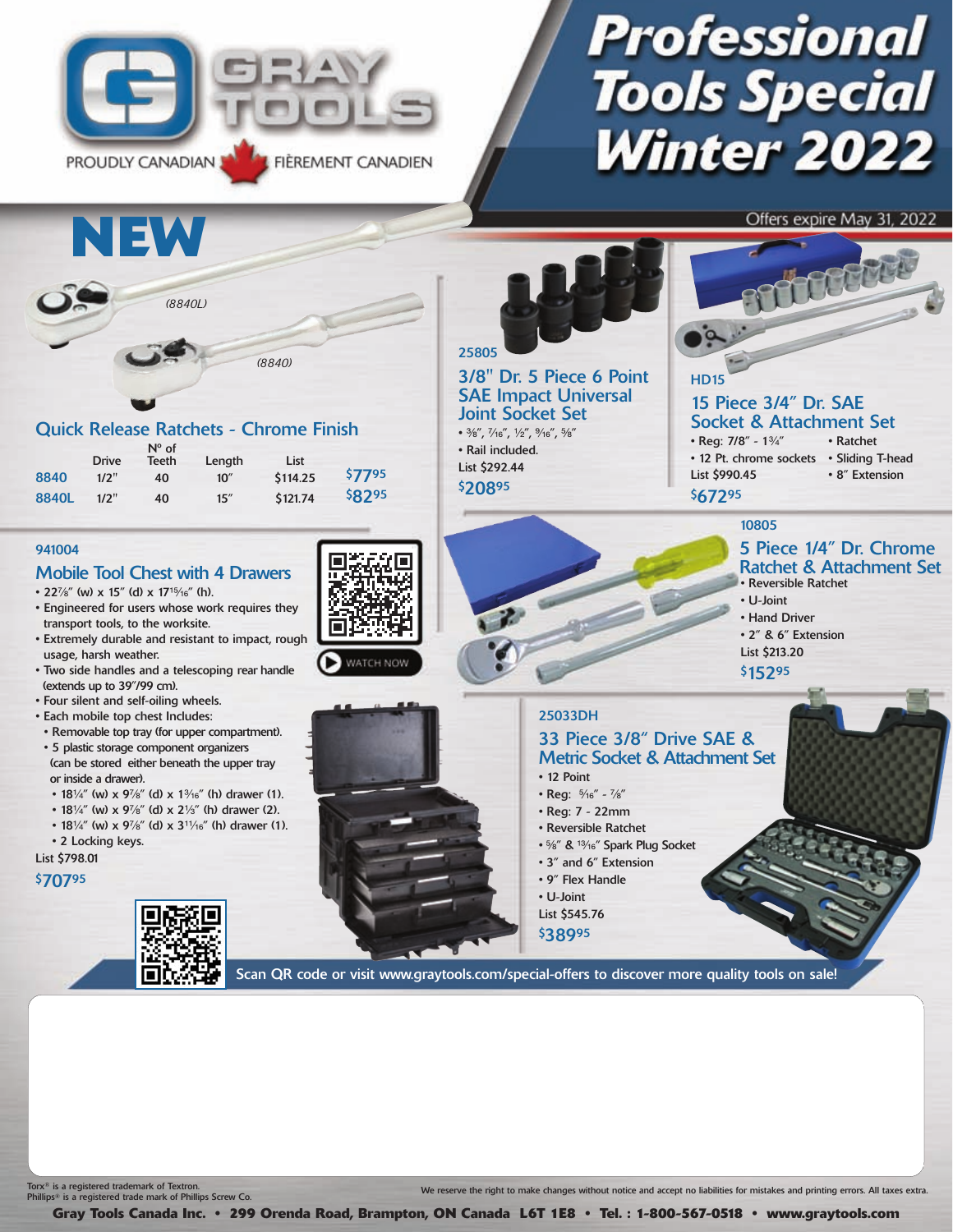



u I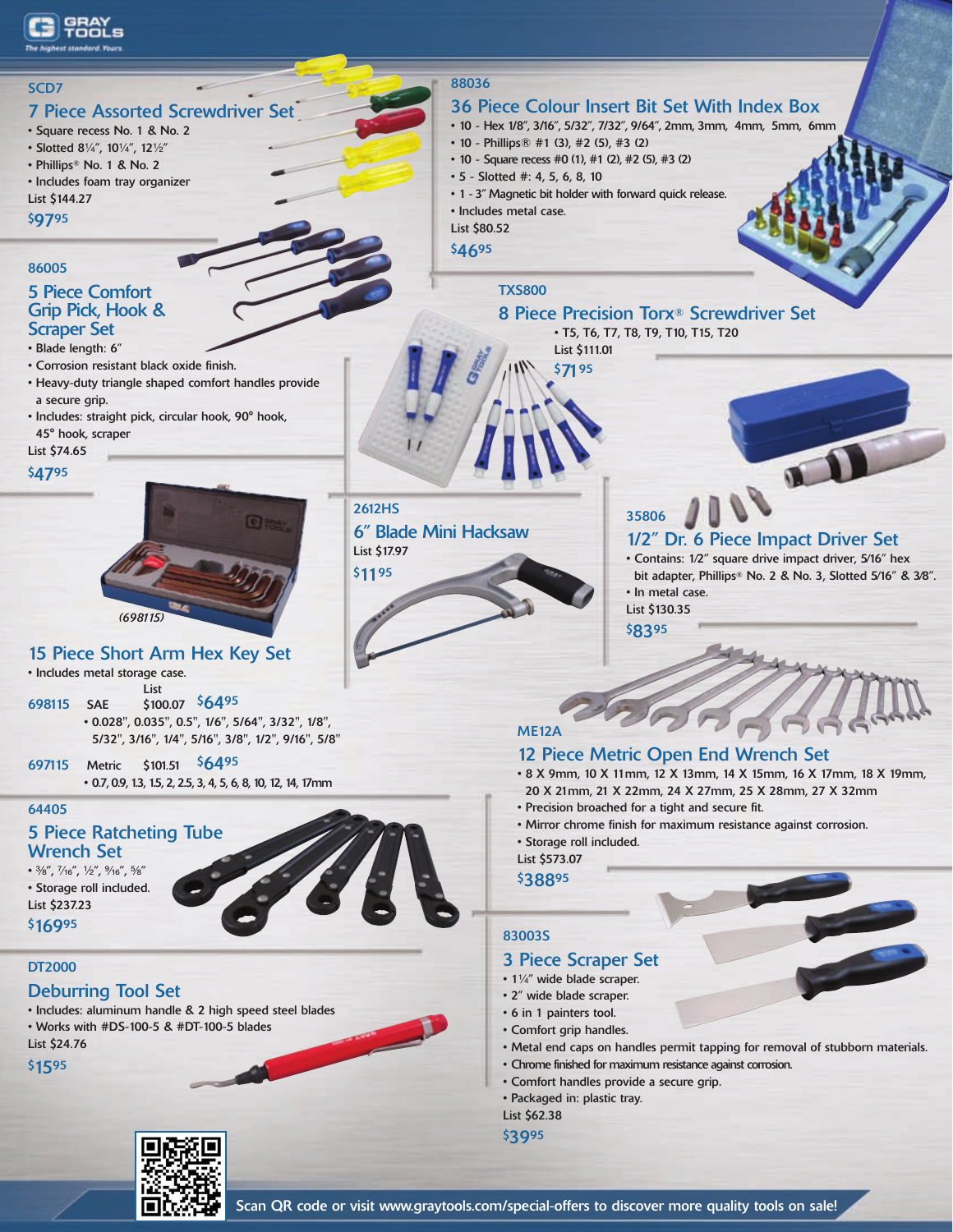*(C25)*

### C12BPS

12 Piece Brass Pin Punch Set • 1/16", 5/64", 3/32", 1/8", 5/32", 3/16", 7/32", 1/4", 5/16", 3/8" 7/16", 1/2" • Includes storage pouch List \$237.09 \$15995

|                 |                           | <b>Rolling Head Pry Bars</b>      |         |        |
|-----------------|---------------------------|-----------------------------------|---------|--------|
|                 | Length                    | Width<br>of Cut                   | List    |        |
| C39A            | 11"                       | $\frac{9}{16}$                    | \$45.56 | \$2995 |
| C <sub>39</sub> | $15\frac{1}{4}$           | $\frac{9}{16}$                    | \$57.70 | \$3995 |
| C39B            | 20''                      | 11/16''                           | \$64.68 | \$4395 |
|                 |                           | • Round shank with polished point |         |        |
|                 | • Royal blue paint finish |                                   |         |        |

|                  | <b>Long Taper Punches (Starter)</b> |         |        |
|------------------|-------------------------------------|---------|--------|
|                  | <b>Size</b>                         | List    |        |
| C25              | $5/32'' \times 8''$                 | \$16.41 | \$1195 |
| C <sub>25A</sub> | $1/8''\times8''$                    | \$16.41 | \$1195 |
| C <sub>26</sub>  | $3/16'' \times 9''$                 | \$18.08 | \$1295 |
| <b>C26A</b>      | 5/32" x 9"                          | \$19.43 | \$1395 |
| C <sub>50</sub>  | $1/4'' \times 9\frac{1}{2}''$       | \$20.69 | \$1495 |
| C <sub>51</sub>  | $5/16'' \times 9\frac{1}{2}''$      | \$23.83 | \$1795 |
| C <sub>52</sub>  | $3/8'' \times 9\frac{1}{2}''$       | \$29.97 | \$2195 |

- Precision HRC44 blades are designed to deliver maximum service life
- Cutting blades are fully replaceable
- Oval steel tube handle ends provide superior durability
- Ideal for smooth cutting of rod, wire mesh, concrete form ties and rebar, cables and bolts
- Large, anti slip ergonomic handles provide efficient power transfer and controlled cutting

### Heavy Duty Bolt Cutters

|               | Overall<br>Length | Medium<br><b>HRC 40</b> | Hard<br><b>HRC 44</b> | List     |         |  |
|---------------|-------------------|-------------------------|-----------------------|----------|---------|--|
| <b>BC114A</b> | 13''              | $\frac{3}{16}$          |                       | \$108.39 | \$6995  |  |
| <b>BC118A</b> | 18''              | $\frac{1}{4}$           | $\frac{3}{16}$        | \$159.85 | \$10295 |  |
| <b>BC124A</b> | 24''              | $\frac{5}{16}$          | $\frac{1}{4}$         | \$204.40 | \$14695 |  |
| <b>BC130A</b> | 30''              | $\frac{3}{8}$ "         | $\frac{5}{16}$        | \$269.76 | \$17395 |  |
| <b>BC136A</b> | 36                | $\frac{7}{16}$          | $\frac{3}{8}$ "       | \$337.48 | \$21695 |  |
|               |                   |                         |                       |          |         |  |

*(BC124A)*

### **Cold Weather Alloy Steel Eye Bolts**

|                                          | <b>Thread Size</b><br>UNC-2A | <b>Shank</b><br>Length | Overall<br>Length  | Rated<br>Capacity<br>lbs. | List     |         |  |  |
|------------------------------------------|------------------------------|------------------------|--------------------|---------------------------|----------|---------|--|--|
| <b>AS12</b>                              | $\frac{3}{8}$ - 16"          | $1\frac{1}{4}$         | 3.28''             | 1,480                     | \$53.24  | \$3895  |  |  |
| <b>AS16</b>                              | $\frac{1}{2}$ - 13"          | $1\frac{1}{2}$         | $4^{\prime\prime}$ | 2,700                     | \$66.13  | \$4795  |  |  |
| <b>AS20</b>                              | $\frac{5}{8}$ - 11"          | $1\frac{3}{4}$ "       | 4.75''             | 4,300                     | \$93.58  | \$6695  |  |  |
| <b>AS24</b>                              | $\frac{3}{4}$ - 10"          | 2 <sup>''</sup>        | 5.28''             | 6,400                     | \$121.04 | \$8695  |  |  |
| <b>AS28</b>                              | $\frac{7}{8}$ - 9"           | $2^{1/4}$              | 5.97"              | 8.800                     | \$171.10 | \$12295 |  |  |
| <b>AS32</b>                              | $1 - 8''$                    | $2^{1/2}$              | 6.66''             | 11,600                    | \$221.16 | \$15795 |  |  |
| <b>AS40</b>                              | $1\frac{1}{4}$ - 7"          | 3''                    | 8.22''             | 18,400                    | \$277.69 | \$19895 |  |  |
| <b>AS48</b>                              | $1\frac{1}{2}$ - 6"          | $3\frac{1}{2}$         | 9.47"              | 26,600                    | \$403.65 | \$28895 |  |  |
| <b>AS64</b>                              | $2 - 4\frac{1}{2}$           | 4 <sup>''</sup>        | 11.88"             | 47,600                    | \$744.41 | \$53195 |  |  |
| • For cold weather working environments. |                              |                        |                    |                           |          |         |  |  |

- 
- Certified for use down to -40°C/-40°F.
- Stamped with the letter "A" to identify them as low temperature specific.

• Proof tested in accordance with ASTM F 541 and Federal Spec. ANSI B18.15.

### One Piece Dead Blow Hammers

- One piece hot cast polyurethane construction is up to 20 times more durable than rawhide,
- rubber, lead and other plastic heads. • Non-bounce action.

*(C39A)*

|                  | rubber, lead and other plastic heads. |          |                                                         |                  |                  |          |         |
|------------------|---------------------------------------|----------|---------------------------------------------------------|------------------|------------------|----------|---------|
|                  | Non-bounce action.                    |          |                                                         |                  |                  | NEW      |         |
|                  |                                       |          | Non-marring, non sparking, cut resistant, total safety. |                  |                  |          |         |
|                  | Head<br>Weight                        | List     |                                                         |                  | Head<br>Weight   | List     |         |
| PHD <sub>2</sub> | 1.6 <sub>1b</sub>                     | \$78.80  | \$5395                                                  | PHD <sub>9</sub> | 9 <sub>lb</sub>  | \$309.70 | \$20995 |
| PHD <sub>3</sub> | $2.8$ lb                              | \$107.99 | \$7395                                                  | <b>PHD11</b>     | 10.5 lb          | \$426.47 | \$28995 |
| PHD <sub>4</sub> | $3.3$ lb                              | \$151.00 | \$10295                                                 | <b>PHD12</b>     | 12 <sub>1b</sub> | \$485.09 | \$32995 |
| PHD <sub>6</sub> | $5.5$ lb                              | \$221.28 | \$14995                                                 |                  |                  |          |         |

### 89703

### Industrial Duty Circuit Tester Light

- 6 / 12 / 24 volt systems.
- 60" Rubber lead wire.
- Indicator bulb lights if circuit is functioning.
- Heavy-duty aligator clip.
- List \$26.71
- \$1795

*(AS24)*

### Ductile Iron Bench Vise

- Made of ductile iron which is lighter yet 3 times stronger than grey iron cast vises.
- 60,000 PSI
	- Serrated jaws offer a secure and strong hold.
- Precision lead screw threads ensure maximum clamping strength.